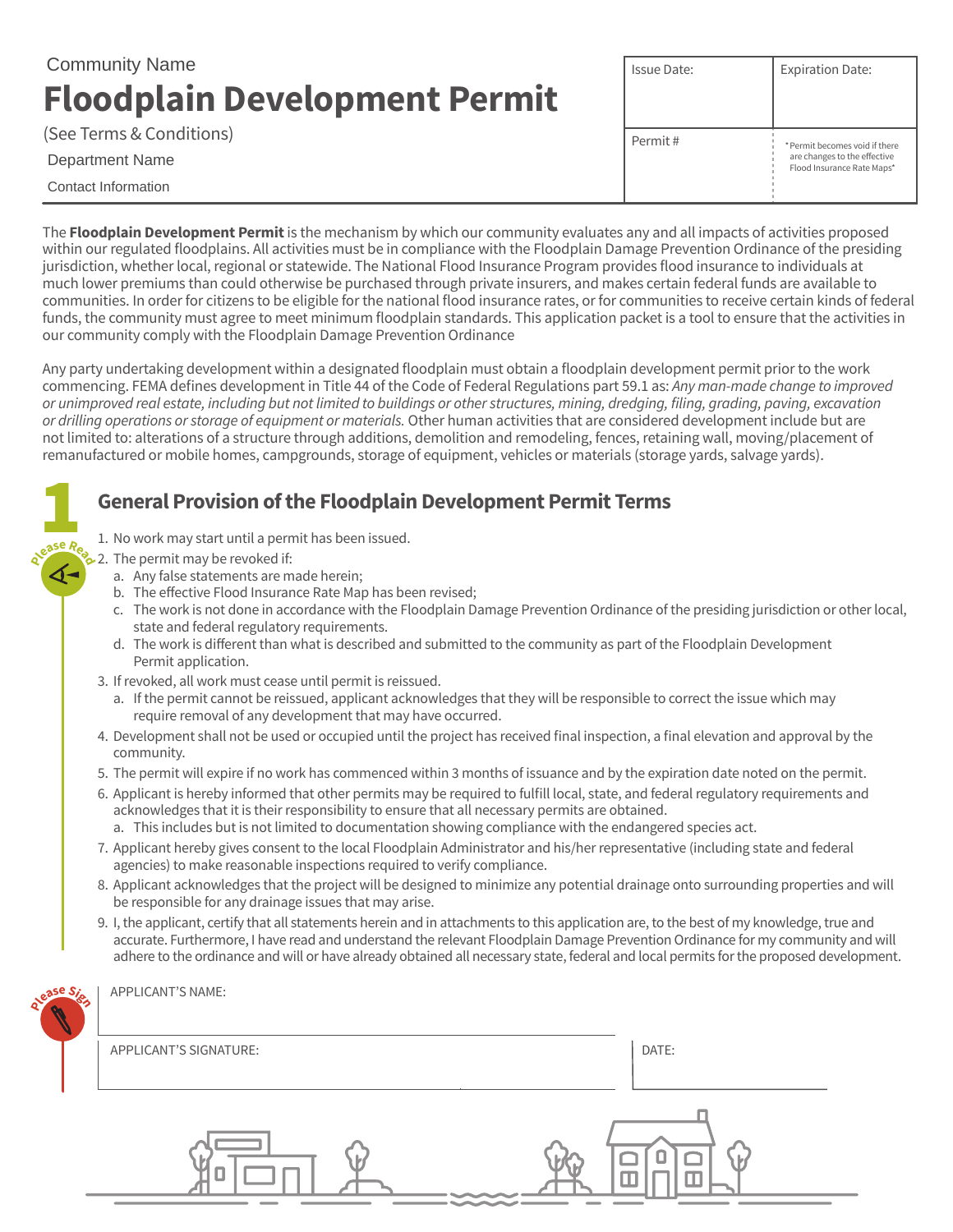## **Floodplain Development Permit** Community Name

(See Terms & Conditions)

### Department Name

Contact Information

|           | <b>Owner Information</b>                                                                                                                                                                                                                                                                                                                                                                                                                                   |       |                               |                                                      |                       | <b>Contractor/Developer Information</b> |  |
|-----------|------------------------------------------------------------------------------------------------------------------------------------------------------------------------------------------------------------------------------------------------------------------------------------------------------------------------------------------------------------------------------------------------------------------------------------------------------------|-------|-------------------------------|------------------------------------------------------|-----------------------|-----------------------------------------|--|
| ease Fill | <b>OWNER:</b>                                                                                                                                                                                                                                                                                                                                                                                                                                              |       |                               | CONTRACTOR/DEVELOPER:                                |                       |                                         |  |
| Aa        | ADDRESS:                                                                                                                                                                                                                                                                                                                                                                                                                                                   |       |                               | ADDRESS:                                             |                       |                                         |  |
|           | CITY:<br>STATE:                                                                                                                                                                                                                                                                                                                                                                                                                                            |       | ZIP CODE:                     | CITY:                                                | STATE:                | ZIP CODE:                               |  |
|           | <b>TELEPHONE #:</b>                                                                                                                                                                                                                                                                                                                                                                                                                                        | FAX#: |                               | <b>TELEPHONE #:</b>                                  | FAX#:                 |                                         |  |
|           | <b>CONTACT NAME:</b>                                                                                                                                                                                                                                                                                                                                                                                                                                       |       |                               | <b>CONTACT NAME:</b>                                 |                       |                                         |  |
|           | <b>EMERGENCY TELEPHONE #:</b>                                                                                                                                                                                                                                                                                                                                                                                                                              |       |                               | <b>EMERGENCY TELEPHONE#:</b>                         |                       |                                         |  |
|           | E-MAIL:                                                                                                                                                                                                                                                                                                                                                                                                                                                    |       |                               | E-MAIL:                                              |                       |                                         |  |
| Aa.       | <b>LEGAL DESCRIPTION:</b><br><b>DESCRIPTION OF PROJECT:</b>                                                                                                                                                                                                                                                                                                                                                                                                |       | LATITUDE/LONGITUDE #:         |                                                      |                       |                                         |  |
|           |                                                                                                                                                                                                                                                                                                                                                                                                                                                            |       |                               |                                                      |                       |                                         |  |
|           | <b>ESTIMATED COST OF PROJECT:</b>                                                                                                                                                                                                                                                                                                                                                                                                                          |       |                               |                                                      |                       |                                         |  |
|           | If work is on, within or connected to an existing structure:<br><b>VALUATION OF EXISTING STRUCTURE:</b><br><b>SOURCE OF VALUATION:</b>                                                                                                                                                                                                                                                                                                                     |       |                               | WHEN THE EXISTING STRUCTURE WAS BUILT:               |                       |                                         |  |
|           | *If the value of an addition, remodel or alteration to a structure equals or exceeds 50% of the value of the structure before the addition, remodel or<br>alteration, the entire structure must be treated as a substantially improved structure and is required to comply with the relevant Floodplain Damage<br>Prevention Ordinance. A relocated structure, including mobile homes, manufacture homes or cabins, must be treated as a new construction. |       |                               |                                                      |                       |                                         |  |
| ease Che  | <b>CHANNEL IMPROVEMENTS</b>                                                                                                                                                                                                                                                                                                                                                                                                                                |       | <b>STRUCTURAL DEVELOPMENT</b> | <b>MISCELLANEOUS</b>                                 |                       | <b>TYPE</b>                             |  |
|           | $\Box$ Bank Stabilization<br>$\Box$ New Construction<br>□ Grade Control<br>$\Box$ Residential Building<br>$\Box$ Drop Structure<br>$\Box$ Non-Residential<br>$\Box$ Outfall<br>$\Box$ Manufactured Home<br>$\Box$ Fill<br>$\Box$ Rehabilitation (< 50%)<br>□ Substantial Improvement ( $\geq$ 50%)<br>$\Box$ Other                                                                                                                                         |       |                               | $\Box$ Bridge<br>$\Box$ Culvert<br>$\Box$ Demolition | $\Box$ Rehabilitation | $\Box$ Temporary<br>$\Box$ Permanent    |  |

Issue Date:

Expiration Date:

\*Permit becomes void if there are changes to the effective Flood Insurance Rate Maps\*

Permit #

#### **WATERCOURSE NAME: EFFECTIVE FIRM PANEL NUMBER AND DATE: Flood Hazard Data (TO BE COMPLETED BY FLOODPLAIN ADMINISTRATOR)**

Other\_\_\_

| IS THE DEVELOPMENT IN OR IMPACTS A FLOODPLAIN?<br>$\Box$ No. $\Box$ Yes. |                                                                                                                                                                                                              | $\Box$ No. $\Box$ Yes. If yes, a No-Rise Certification is required.<br>IS THE DEVELOPMENT IN THE FLOODWAY? |  |  |  |  |
|--------------------------------------------------------------------------|--------------------------------------------------------------------------------------------------------------------------------------------------------------------------------------------------------------|------------------------------------------------------------------------------------------------------------|--|--|--|--|
|                                                                          | <b>SPECIAL FLOOD HAZARD ZONE:</b>                                                                                                                                                                            | <b>BASE FLOOD ELEVATION:</b><br>METHOD USED TO DETERMINE BASE FLOOD ELEVATION:                             |  |  |  |  |
|                                                                          | ELEVATION OF LOWEST FLOOR, INCLUDING BASEMENT OR CRAWLSPACE*:<br>ELEVATION OF LOWEST, HABITABLE FLOOR*:<br>VERTICAL DATUM: MUST BE EITHER NGVD OR NAVD 88 AND THE SAME VERTICAL DATUM OF THE EFFECTIVE FIRM: |                                                                                                            |  |  |  |  |
|                                                                          | ELEVATION OF FLOODPROOFING (NON-RESIDENTIAL STRUCTURES ONLY)*:                                                                                                                                               | *SOURCE OF ELEVATION AND/OR FLOODPROOFING INFORMATION:                                                     |  |  |  |  |
|                                                                          | DOES THE PROJECT REQUIRE THAT A CLOMR BE PROCESSED? □ No. □ Yes.                                                                                                                                             | IS A LOMR REQUIRED: $\square$ No. $\square$ Yes.                                                           |  |  |  |  |